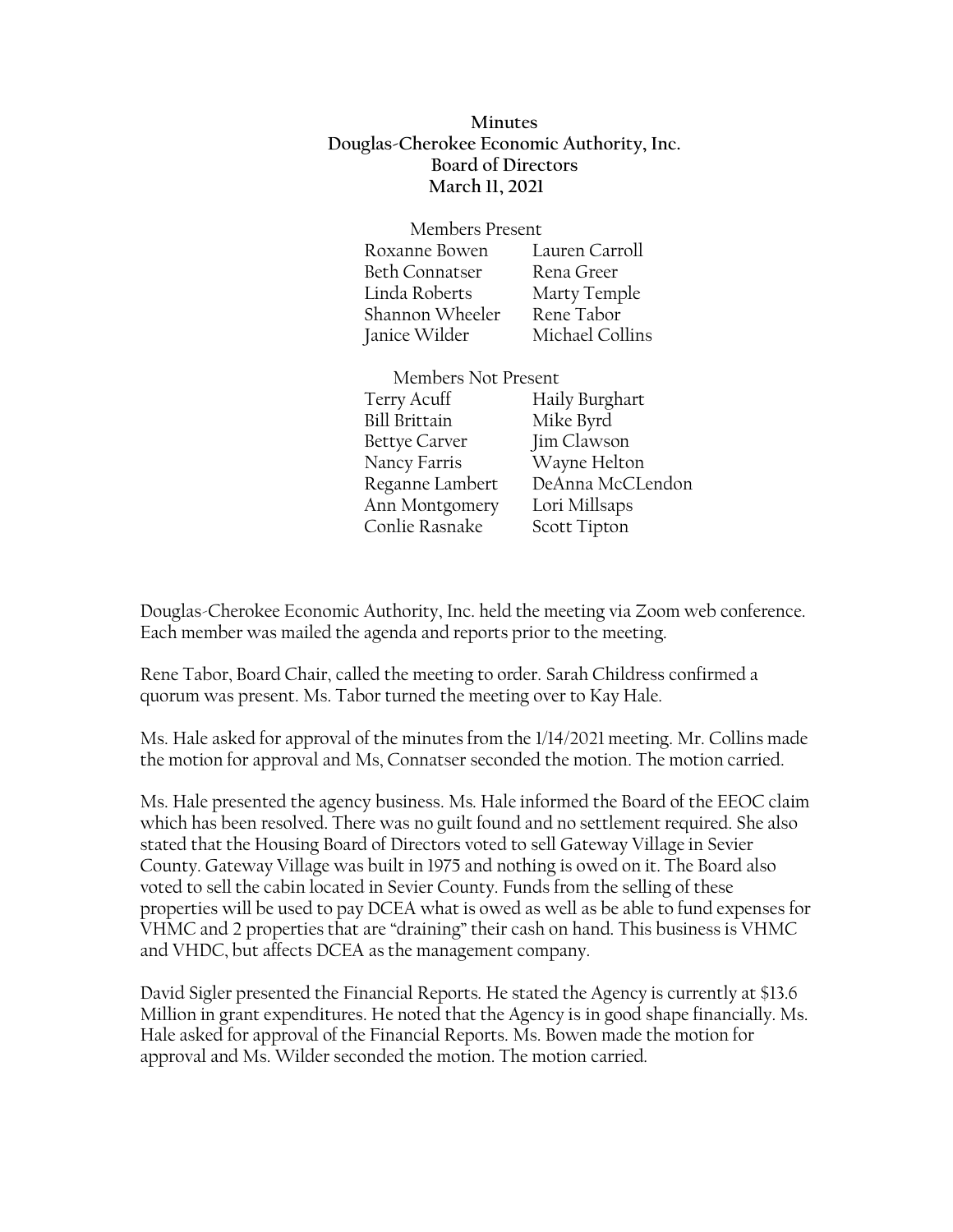Ms. Hale presented the funding applications. The Current & Proposed Funding spreadsheet was included in the packet for the Board. Ms. Hale stated the EOC and Talent Search grants have been submitted as their project periods are ending this fall. Work has begun on the reapplication grants for the Hawkins/Grainger Upward Bound grant.

Ms. Hale presented the Program Updates and Monitoring Information. The TN Human Right Complaint which is a housing concern is resolved with no guilt of DCEA. The LIHEAP monitoring letter, which was included in the packet, states the issue has been resolved and no further response was needed.

The committees did not meet individually due to meeting via Zoom.

The Executive Committee reviewed the Board Committee Roles & Responsibilities. The 2021 Committee Assignments needed approval. Mr. Collins made the motion for approval and Ms. Connatser seconded the motion. The motion carried.

For the Finance and Audit Committee, the following items were reviewed:

- IRS 990
- Whistleblower Policy
- New TCRS Rate- .85%
- TCRS Actuarial Study- DCEA wants to explore the possibility of COLA increases for retired employees. The actuarial study will tell how much it would cost the Agency to implement the COLA.

Ms. Hale asked for approval of the TCRS Actuarial Study. Ms. Connatser made the motion for approval and Mr. Collins seconded the motion. The motion carried. Ms. Hale asked for approval of the remaining items of the Finance Committee report. Ms. Bowen made the motion for approval and Ms. Roberts seconded the motion. The motion carried.

For the Governance Committee, the following items were reviewed:

- Program Reports
- Adoption of Board Manual
- Succession Plan- no changes and the plan has been followed since Kay's resignation.

Ms. Hale asked for approval of the Board Manual and the Succession Plan. Mr. Collins made the motion for approval and Ms. Carroll seconded the motion. The motion carried.

Mr. Amos, Head Start Director, presented the Head Start Committee Report. His report included:

- Program Information
- Monroe County United Way Grant Approval\*
- Internal Dispute Policy no changes\*
- Slot Allocations\*
- Continuation Grant Application\*
- Cost of Living Funds- 1.22% 1.5%\*
- CARES Supplemental Funds\*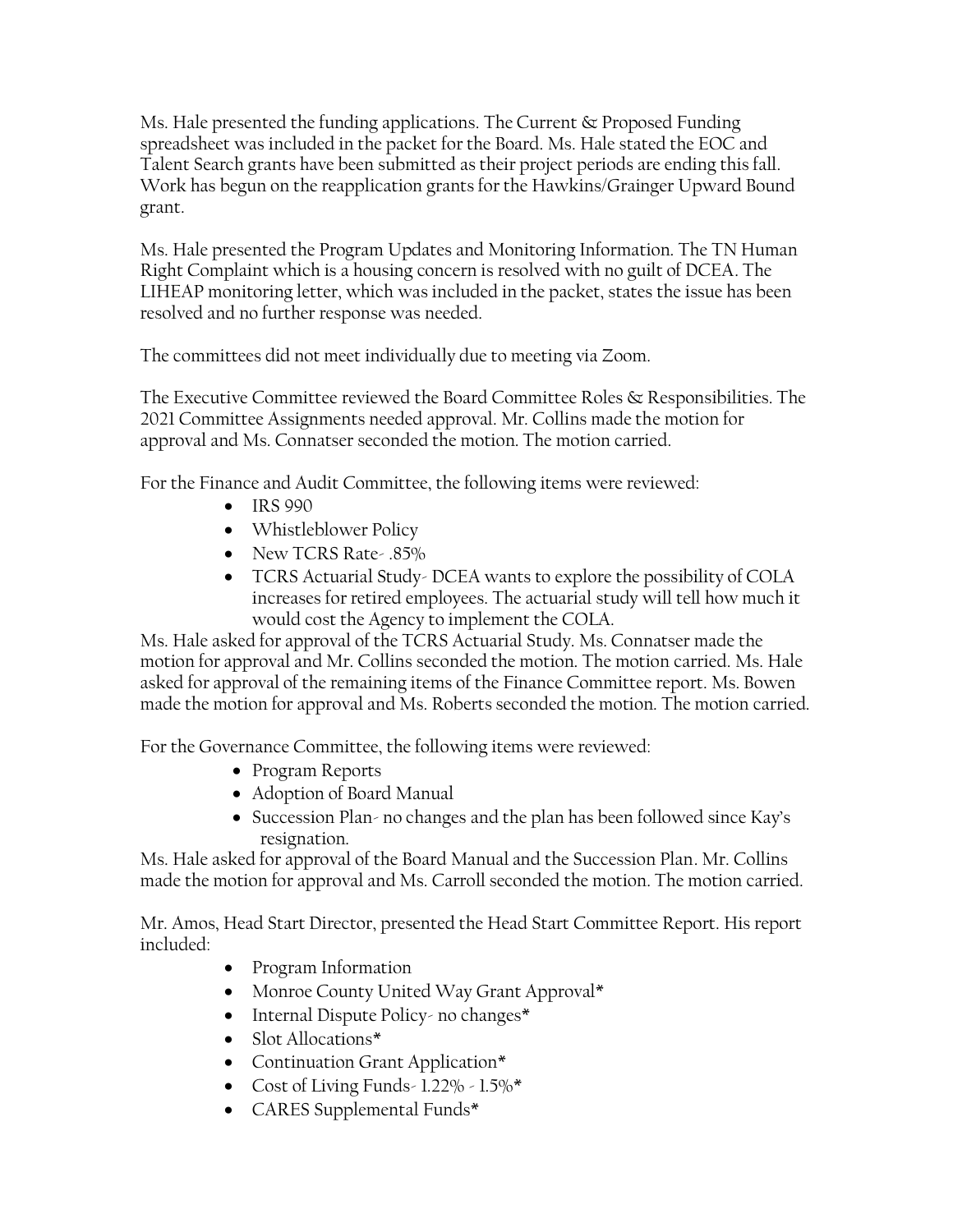Ms. Hale asked for approval of the Head Start action items. Ms. Bowen made the motion for approval and Ms. Greer seconded the motion. The motion carried.

Ms. Hale presented the Nominating Committee report. Ms. Faye Fish has agreed to serve on the board in the Cocke County Representative of Low-Income slot if approved during the county election. She works for Modern Woodmen of America and has been involved in community programs/efforts for years. Ms. Hale asked the Board to approve Ms. Fish pending her approval through the local election. Ms. Bowen made the motion of approval and Ms. Wheeler seconded the motion. The motion carried.

The Personnel Committee reviewed the Whistleblower Policy and no changes were noted. Ms. Hale asked for approval the Executive Director's evaluation and wage. The Personnel Committee previously approved and completed the evaluation and COLA increase/wage, but did not get approval from the full Board. Ms. Hale asked for a second for this motion. Ms. Temple provided the second. The motion carried.

Ms. Hale presented the Executive Director's report.

- March for Meals is taking place this month. We have asked many folks in our communities to deliver meals, provide donations, etc. We have had several articles in local papers and a nice article in the Wink Magazine in Morristown. In partnership with East Tennessee Nissan in Morristown, our Meals on Wheels program is starting an Animeals program. Staff noticed that many of our seniors share their meals with their pets because they do not have pet food. So, we will be providing pet food for those seniors that are in need. Donations of dry cat or dog food are being accepted.
- There was a fire in January at our Dogwood 3 housing complex in Lenoir City. It is believed to have been started from a cigarette in a trash can that was not put out. One apartment was damaged with the fire and smoke/water damage in the apartments on each side of the one where the fire started. Insurance will cover the repairs and all 3 tenants were able to secure housing.
- Thank you to all of you who completed the online board orientation information. It was a different way to do it, but it seems to have gone well and folks could do it when they had time.
- We are continuing to provide services to those in need. Our offices are open, but most still require an appointment.
- THDA has opened their phone line for rental assistance. Our NSC will only provide rental assistance if folks do not qualify for the assistance through the hotline.
- We hope to get some of the funds that have been earmarked for water assistance. We are waiting to hear from those funds.
- The agency is doing well both financially and operationally. Most programs are at 65-80% of their required numbers to serve. Which is a little over what we are hearing from programs nationwide.